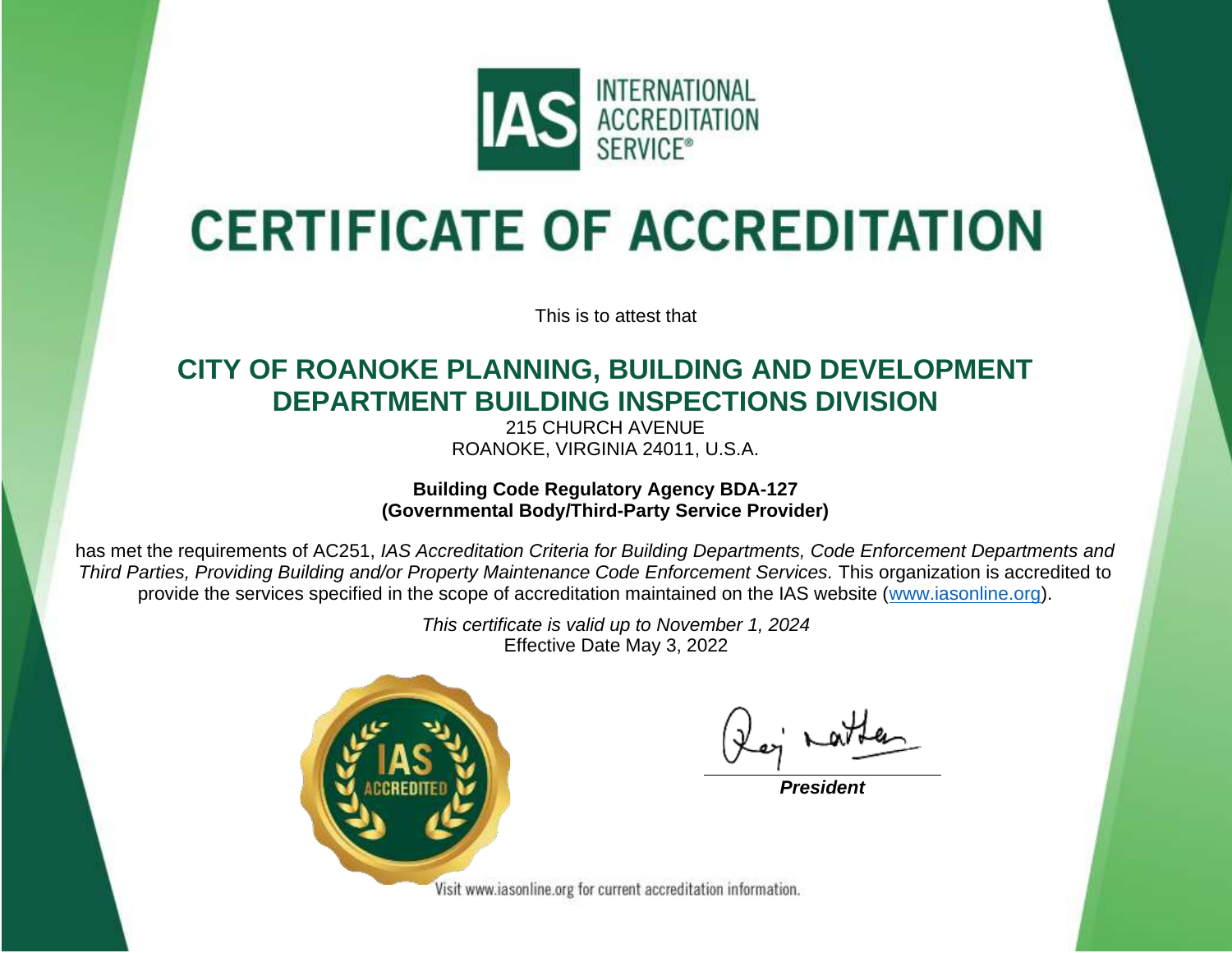## **SCOPE OF ACCREDITATION**

International Accreditation Service, Inc. 3060 Saturn Street, Suite 100, Brea, California 92821, U.S.A. | www.iasonline.org

#### **CITY OF ROANOKE PLANNING, BUILDING AND DEVELOPMENT DEPARTMENT BUILDING INSPECTIONS DIVISION**

#### **Contact Name** Neil Holland **Contact Phone** +1-540-853-1117

*Accredited to AC251, IAS Accreditation Criteria for Building Departments, Code Enforcement Departments and Third Parties, Providing Building and/or Property Maintenance Code Enforcement Services Effective January 1,2021*

*Effective Date May 3, 2022May 3, 2022*

| <b>FIELDS OF CODE</b><br><b>ENFORCEMENT</b>   | <b>TYPE AND RANGE OF</b><br><b>ACCREDITED SERVICES</b> | <b>REFERENCED CODES</b>                                                                                                                                                                                                                         |
|-----------------------------------------------|--------------------------------------------------------|-------------------------------------------------------------------------------------------------------------------------------------------------------------------------------------------------------------------------------------------------|
| <b>Structural and Life Safety</b>             | Plan Review & Inspection                               | 2018 Virginia Construction Code® (2018<br>International Building Code®)<br>2018 Virginia Residential Code® (2018<br>International Residential Code®)<br>2018 Virginia Existing Building Code®<br>(2018 International Existing Building<br>Code) |
| Accessible Usable Buildings<br>and Facilities | Plan Review & Inspection                               | <b>ICC/ANSI A117.1</b>                                                                                                                                                                                                                          |
| Electrical                                    | Plan Review & Inspection                               | 2014 National Electrical Code®                                                                                                                                                                                                                  |
| Plumbing                                      | Plan Review & Inspection                               | 2017 Virginia Plumbing Code® (2017<br>International Plumbing Code®)                                                                                                                                                                             |
| Mechanical                                    | Plan Review & Inspection                               | 2018 Virginia Mechanical Code® (2018<br>International Mechanical Code®)                                                                                                                                                                         |
| <b>Fuel Gas</b>                               | Plan Review & Inspection                               | 2018 Virginia Fuel Gas Code® (2018<br>International Fuel Gas Code®)                                                                                                                                                                             |
| Swimming Pool and Spa                         | Plan Review & Inspection                               | 2018 International Swimming Pool and Spa<br>Code®                                                                                                                                                                                               |
| Energy                                        | Plan Review & Inspection                               | 2018 Virginia Energy Conservation<br>Code <sup>®</sup> (2018 International Energy<br>Conservation Code <sup>®</sup> )                                                                                                                           |
| <b>Manufactured Home</b>                      | Plan Review & Inspection                               | Virginia Manufactured Home Safety<br><b>Regulations</b>                                                                                                                                                                                         |